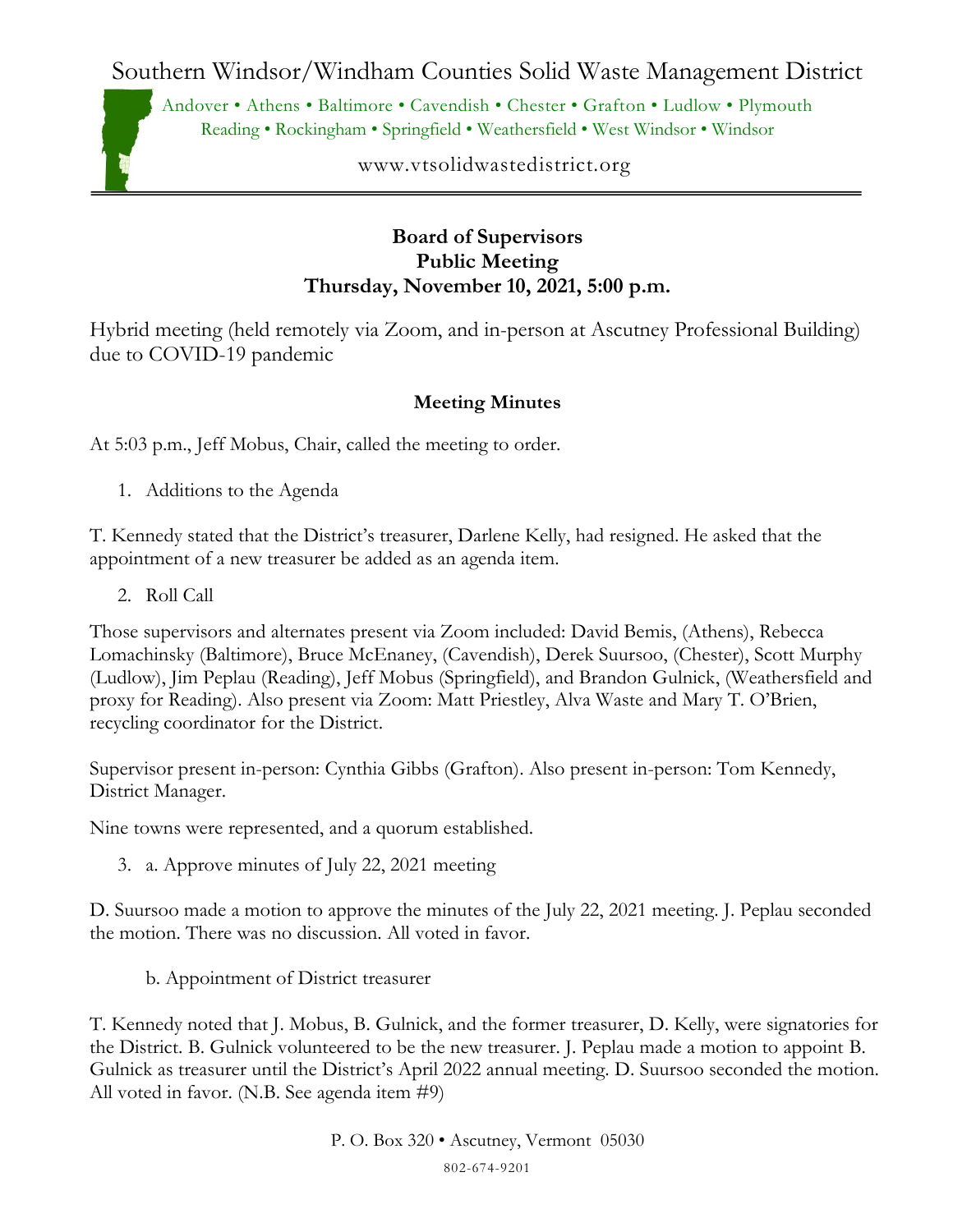4. Acceptance September 2021 Treasurer's Report

J. Peplau made a motion to accept the 2021 Treasurer's Report. D. Suursoo seconded the motion. T. Kennedy stated that the District is doing well financially. D. Suursoo asked about the legal fees. T. Kennedy responded that those were generated by document review associated with opening the HHW permanent facility. All voted in favor; the motion carried.

5. Update on HHW Facility and HH Collections

T. Kennedy noted that he had sent photos of the new HHW trailers to the supervisors. The concrete pad that they will sit on was poured in October. There are two 20' x 8' trailers and one 40' trailer. All have sides that fully open. T. Kennedy will notify everyone when the trailers are in place so that they can visit the site. He explained that the facility will open slowly with drop-offs by appointment only.

M. O'Brien stated that 240 residents participated in the September 25 HHW collection at the Springfield Transfer Station and that it went smoothly.

6. Update on the collection of organics in the District

T. Kennedy stated that in September, Grow Compost sold their business to Casella. The other major organics collector in Vermont is Agri-Cycle. B. Gulnick informed the supervisors that the Weathersfield Transfer Station has instituted a separate system of coupons for residents who use the food scrap drop-off service. It is one dollar per gallon of food scraps. The Town hopes to recoup at least part of the cost of the service.

7. Discussion of notifying the District on demolition projects in your town

T. Kennedy stated that this has always been a problem but that there are now more contractors who are not licensed by the District, so we are not getting the fee and it is putting the other haulers, who are complying, on unfair footing. Four of the unlicensed contractors have been found recently. D. Suursoo suggested that the District notify selectboards and town managers of the requirement for contractors to be licensed by the District. T. Kennedy responded that he would do that.

8. Overview of solid waste legislative topics for upcoming legislative session

T. Kennedy stated that there are two main subjects: expansion of the bottle bill and product stewardship for packaging and HHW. The expansion would include an increase to 10 cents/bottle, would allow redemption centers to receive more than 3 cents/bottle or can, and would include plastic bottles and wine bottles.

9. Old Business

Referring to agenda item 3.b., D. Suursoo noted that he had read the District bylaws which included "Treasurer shall not be a member of the Board." Therefore, B. Gulnick could not be the new